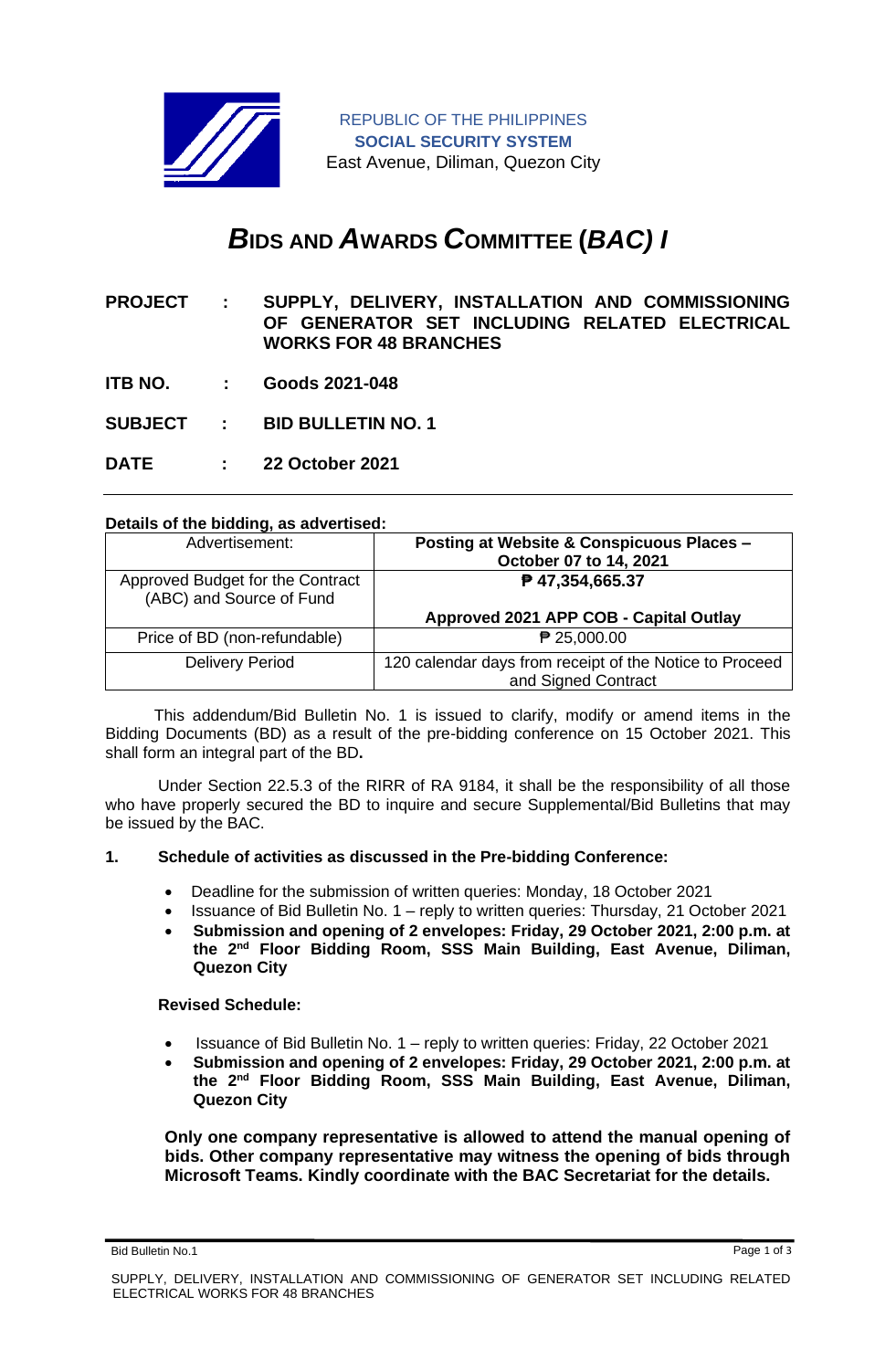# **2. Amendments/Clarifications - Annex "A"**

## **3. Documentary Requirements**

## **a. 1 st Envelope**

a.1 PhilGEPS Certificate of Registration and membership.

In case of uploaded document/s, which validity period had already expired, submit the updated document/s.

- a.2 Statement of all its Ongoing Government and Private Contracts, including contracts awarded but not yet started, if any, whether similar or not similar in nature and complexity to the contract to be bid;
- a.3 Statement of Single Largest Completed Contract (SLCC) similar to the project to be bid, **with supporting documents**, equivalent to at least **50% of the ABC**, completed **within five (5) years** prior to the submission and opening of bids, adjusted by the bidder to current prices using PSA's consumer price index;

For this purpose, similar contracts shall refer to Supply, Delivery, Installation and commissioning of Generator Sets.

- a.4 NFCC Computation or committed Line of Credit (form supplied)
- a.5 JVA, in case of Joint Venture Class "B" Documents (Each partner of the joint venture shall submit the legal eligibility documents. The submission of technical and financial eligibility documents by any of the joint venture partners constitute compliance, except for SSS Clearance that must be complied by all JV partners);
- a.6 Bid Security (2% of the ABC for Cash or Manager's/Cashier's Check payable to SSS or Bank Draft of the ABC, 5% of the ABC for Surety Bond **or** Bid Securing Declaration – form supplied) and **a copy of the Authority to Notarize from the Notary Public).**
- a.7 Technical Documents project requirements
	- Section VI Schedule of Requirements (page 29)
		- Section VII Statement of Compliance with the Technical Specifications (pages 30 to 37)
- a.8 Omnibus Sworn Statement **and a copy of the Authority to Notarize from the Notary Public.**
- a.9 Foreign ownership limited to those allowed under the rules may participate in this Project, provided must submit any of the following:
	- Copy of Treaty, International or Executive Agreement; Or

• Certification from the relevant government office of their country stating that Filipinos are allowed to participate in government procurement activities for the same item or product.

• Certification from the DTI if the Bidder claims preference as a Domestic Bidder or Domestic Entity.

# **b. Checklist of the 2nd envelope:**

- b.1 Bid Form (form supplied) pages 43 to 44
- b.2 Bid Breakdown (form supplied) pages 45 to 46

Bid Bulletin No.1 Page 2 of 3